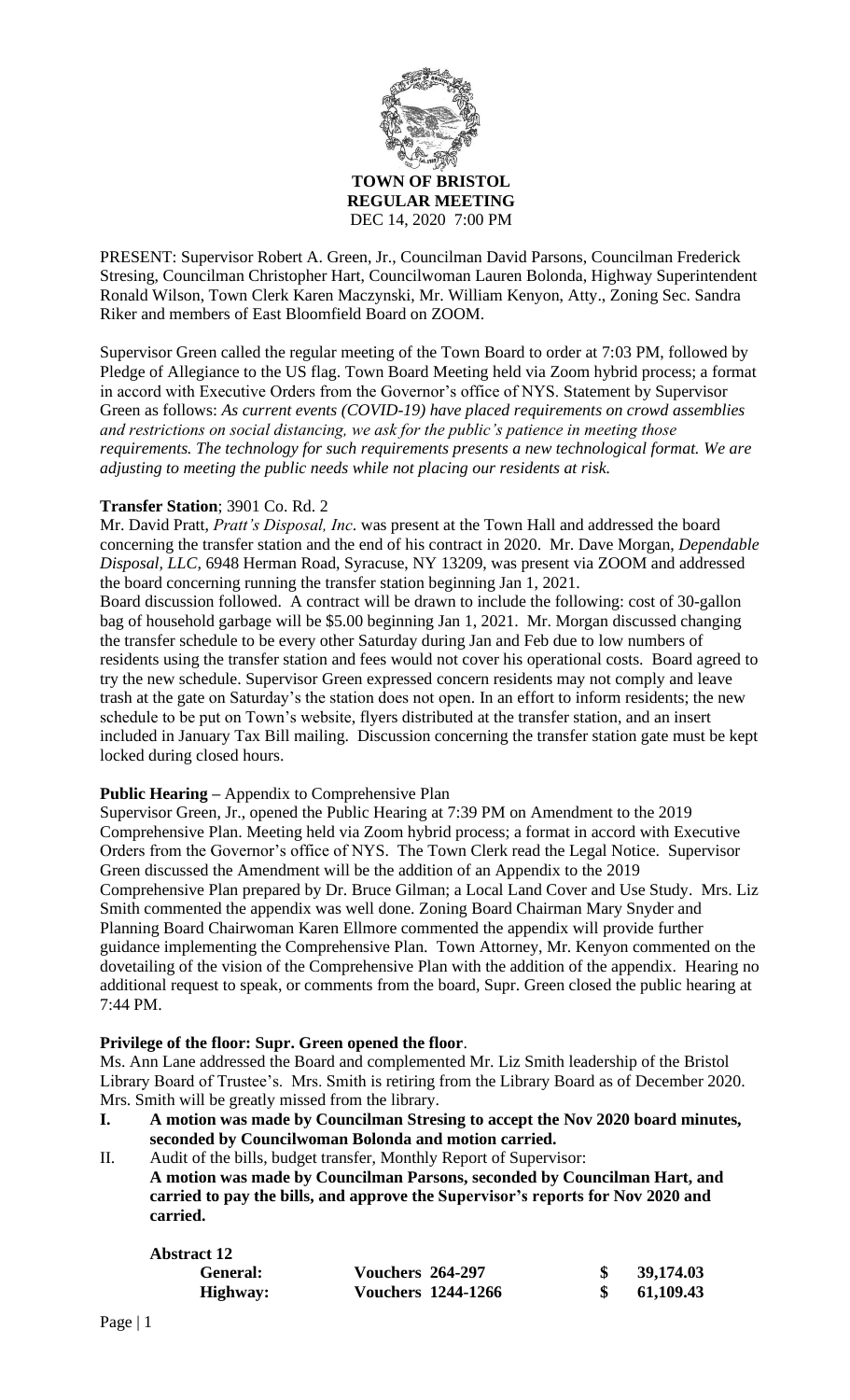# Resolution

Budget Transfers December 14, 2020

WHEREAS, The Town Board of the Town of Bristol approves budget transfers as of December 14, 2020, and

|                      | <b>TOWN OF BRISTOL</b>                                                                          |                |                |                                |
|----------------------|-------------------------------------------------------------------------------------------------|----------------|----------------|--------------------------------|
|                      | <b>DEC 2020 BUDGET MODIFICATIONS</b>                                                            |                |                |                                |
|                      |                                                                                                 |                |                |                                |
| <b>GENERAL:</b>      |                                                                                                 | <b>FROM</b>    | то             |                                |
|                      |                                                                                                 |                |                |                                |
| ACCOUNT#             | LINE ITEM                                                                                       | <b>DEBIT</b>   | <b>CREDIT</b>  |                                |
| A1270                | <b>BULK WATER REVENUE</b>                                                                       | \$<br>1,233.72 |                |                                |
| A1990.400            | <b>CONTINGENT ACCOUNT</b>                                                                       | \$12,500.00    |                |                                |
| A8010.110            | <b>ZONING - ASST CLERK</b>                                                                      | \$<br>1,800.00 |                |                                |
| A8020.120            | <b>PB - SECRETARY</b>                                                                           | \$<br>716.75   |                |                                |
| A1110.200            | <b>JUSTICE - EQUIPMENT</b>                                                                      |                | \$.<br>257.00  | <b>JUDGES BENCH GLASS GUAI</b> |
| A1460.400            | <b>RECORDS MANAGEMENT - CONT</b>                                                                |                | \$<br>54.75    |                                |
| A1650.400            | <b>CENTRAL COMM SYSTEM - CONTRACTUAL</b>                                                        |                | \$<br>1,800.00 | <b>NEW PHONE SYSTEM</b>        |
| A1680.400            | <b>CENTRAL DATA PROCESSING</b>                                                                  |                | \$<br>1,200.00 | <b>PAYCHEX</b>                 |
| A1650.400            | <b>CENTRAL COMM SYSTEM - CONTRACTUAL</b>                                                        |                | \$<br>1,800.00 | <b>NEW PHONE SYSTEM</b>        |
| A3310.400            | TRAFFIC CONTROL - CONTRACTUAL                                                                   |                | \$<br>1,000.00 | <b>NEW ROAD SIGNS</b>          |
| A5132.400            | <b>GARAGE - CONTRACTUAL</b>                                                                     |                | \$<br>500.00   |                                |
| A5132.430            | <b>BULK WATER</b>                                                                               |                | \$<br>1,233.72 |                                |
| A5182.400            | STREET LIGHTING - CONTRACTUAL                                                                   |                | \$<br>500.00   |                                |
| A7510.400            | HISTORIAN - CONTRACTUAL                                                                         |                | \$<br>5.00     |                                |
| A8010.140            | <b>ZONING - SECRETARY</b>                                                                       |                | \$<br>4,000.00 |                                |
| A8010.430            | <b>ZONING - GENERAL CODE</b>                                                                    |                | \$<br>1,900.00 |                                |
| A8810.100            | <b>CEMETERIES - PERSONAL SERVICES</b>                                                           |                | \$<br>8.03     |                                |
| A7110.100            | <b>PARKS - PERSONAL SERVICES</b>                                                                | \$<br>8.03     |                |                                |
| A9060.800            | <b>HOSPITAL &amp; MEDICAL INS</b>                                                               |                | S<br>2,000.00  |                                |
| <b>TOTAL GENERAL</b> |                                                                                                 | \$16,258.50    | \$16,258.50    |                                |
|                      |                                                                                                 |                |                |                                |
|                      |                                                                                                 |                |                |                                |
| <b>HIGHWAY</b>       |                                                                                                 | <b>FROM</b>    | TO             |                                |
|                      |                                                                                                 |                |                |                                |
| ACCOUNT#             | LINE ITEM                                                                                       | <b>DEBIT</b>   | <b>CREDIT</b>  |                                |
|                      |                                                                                                 |                |                |                                |
| DA3501               | <b>CONSOLIDATED HIGHWAY AID</b>                                                                 | \$47,672.38    |                |                                |
| DA5112.200           | <b>CHIPS</b>                                                                                    |                | \$<br>18.00    |                                |
|                      | DA5112.200A CHIPS - PAVE NY                                                                     |                | \$26,091.03    |                                |
|                      | DA5112.200B EXTREME WEATHER RECOVERY                                                            |                | \$21,563.35    |                                |
|                      | * TO BOOK REINSTATEMENT OF PAVE NY & EXTREME WEATHER RECOVERY                                   |                |                |                                |
|                      |                                                                                                 |                |                |                                |
| <b>DA599</b>         | <b>APPROPRIATED FUND BALANCE</b>                                                                | \$25,600.00    |                |                                |
| DA9730.600           | <b>BAN PRINCIPAL</b><br>*TO COVER THE ADDITIONAL BAN PRINCIPAL TO PAYOFF 2013 EXCAVATOR IN FULL |                | \$25,600.00    |                                |
|                      |                                                                                                 |                |                |                                |
|                      |                                                                                                 |                |                |                                |
| TOTAL HIGHWAY        |                                                                                                 |                |                |                                |
|                      |                                                                                                 | \$73,272.38    | \$73,272.38    |                                |
|                      |                                                                                                 |                |                |                                |
|                      | *AUTHORIZE THE FOLLOWING JOURNAL ENTRY FOR 2013 EXACAVATOR BAN PRINCIPAL FUND TRANSFER          |                |                |                                |
| <b>DA203</b>         | HWY MUNIPAL CHOICE SAVINGS                                                                      | \$25,600.00    |                |                                |

Resolution put forth by Council Parsons, seconded by Council Hart. The question of the adoption of the foregoing was duly put to a roll call vote, performed by Bristol Town Clerk, which resulted as follows:

| Voting: | Councilman Hart<br><b>ves</b>              | Councilman Parsons yes  |  |
|---------|--------------------------------------------|-------------------------|--|
|         | Councilwoman Bolonda yes                   | Councilman Stresing yes |  |
|         | Supervisor Green yes                       |                         |  |
|         | Resolution was adopted, December 14, 2020. |                         |  |

**Park Funds Transfer:**

## **Resolution**

Park Funds Transfer December 14, 2020

**WHEREAS**, The Town Board of the Town of Bristol approves park reserve fund and savings account (donations) transfers, so as to combine all park donations from multiple locations and savings accounts, including but not limited to Helen Fox Fund, Ray Barend Fund, Levi Corser Fund, into one park reserve fund; **Levi Corser - Patriot Park Reserve Fund** as of December 14, 2020, and,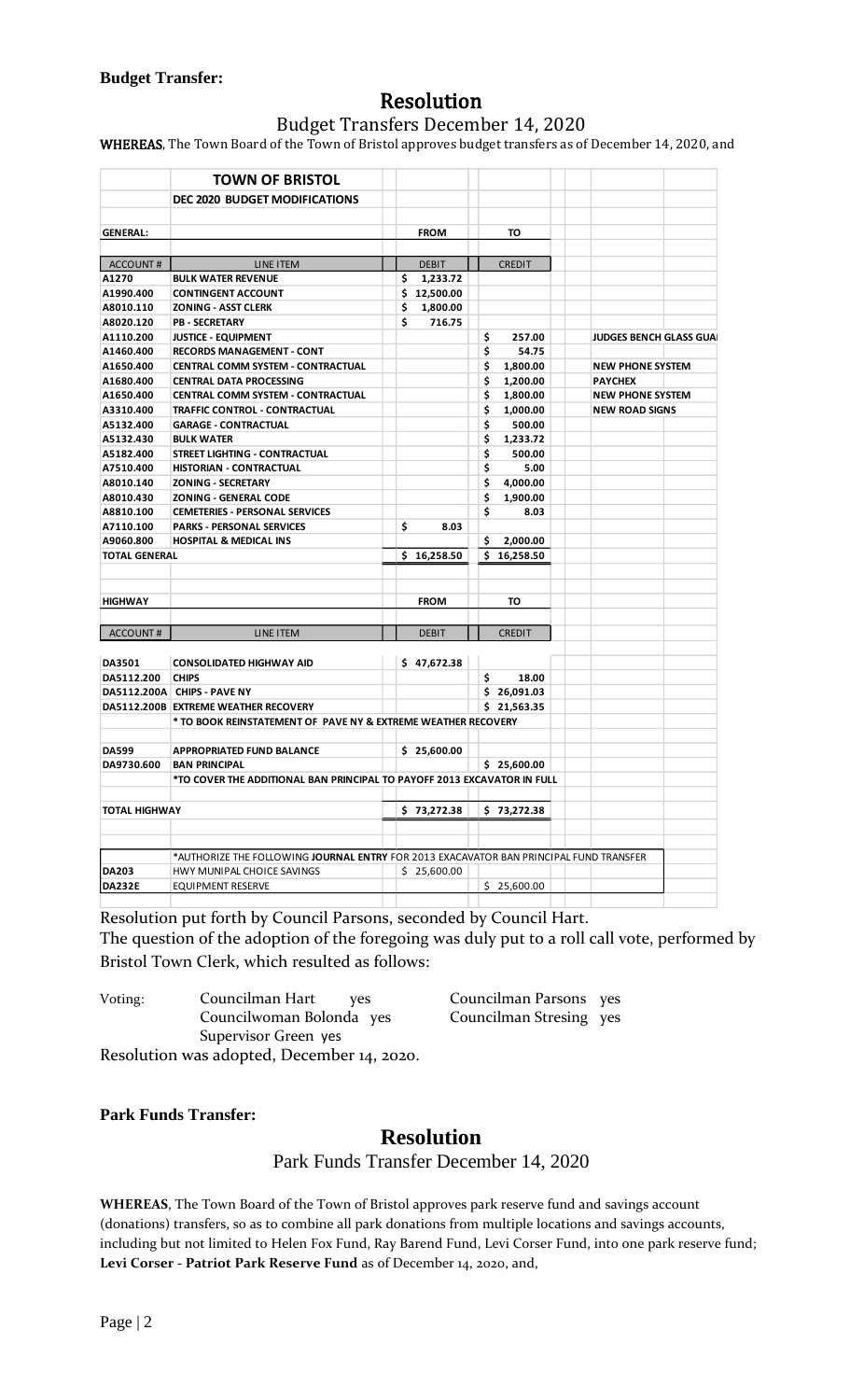FROM TONITY TONEAS TRANSFACT SURFACT SURFACT SURFACT AND STAND STAND THAN DONATONS SITTING IN A PARK SASKOPUT SASALO STAND AND THAN DONATONS SITTING IN A PARK SAVING SACCOUNT, SHOW THAN DANNIFOS SITTING IN A PARK SAVING SA **CM 201** SAVINGS \$ 1,454.00 **A232PR** PARK RESERVE FUND \$ 1,454.00 **PAST PARK DONATIONS SITTING IN A PARK SAVINGS ACCOUNT, MOVE TO PARK RESERVE FUND. A203** \$ 1,300.00 **A232PR** PARK RESERVE FUND \$ 1,300.00

**DONATIONS SITTING IN A2705 REVENUE, AND MOVE INTO PARK RESERVE FUND.**

A203 \$10,000.00 **A232PR** PARK RESERVE FUND \$10,000.00 **TRANFER WILL MOVE \$10,000. (A7110.200 - UNSPENT) FROM GENERAL FUND AND PUT INTO PARK RESERVE FUND.**

Resolution put forth by Councilman Parsons, seconded by Councilman Hart. The question of the adoption of the foregoing was duly put to a roll call vote, performed by Bristol Town Clerk, which resulted as follows:

| Voting: | Councilman Hart Yes                        |
|---------|--------------------------------------------|
|         | Councilman Parsons Yes                     |
|         | Councilwoman Bolonda Yes                   |
|         | Councilman Stresing Yes                    |
|         | Supervisor Green Yes                       |
|         | Resolution was adopted, December 14, 2020. |

**III. Monthly Reports**

A. **Highway**: Superintendent Ron Wilson presented his report Dec 14, 2020 as follows:

## **HIGHWAY REPORT**

- 1) I called Bill from Green Renewable. The grinder is down and is waiting for parts to get it repaired and running.
- 2) I ordered 700 ton of salt.
- 3) A new *stop* sign and *stop* ahead sign was installed at Buckelew rd. and Green rd. We removed the sign from Green Rd as now that Green rd. is all a surfaced road. It was brought up in the last meeting; do we need a board resolution to change the signage? The reply I got is 'no,' if signage is installed by the MUTCD (Manual on Uniform Traffic Control Devices) guidelines. If for some reason the sign can't be installed to the guidelines, a resolution would be wise to protect the town. The signs were installed to the guidelines.
- 4) I made a list of all intersections in Bristol that does not have Stop signs. This doesn't mean we need stop signs at all the intersections. I do think it to be wise to install some on the roads that are coming out on med to high traffic roads. I also listed the private road that come out on town roads that none of they have signs. In my conversation with the county, it was said that new guidelines are coming for private roads based on the traffic on the main road and how many homes on the road. The county will get it to me when the get the guidelines.
- 5) Pot holes. We are starting to get potholes again we can't grade the roads this time of year. We have been trying to fill some to make it better but a little rain and they are back.
- 6) New truck is being built at Tenco and should be delivered to us in January.
- 7) We would like to get the board's approval to remove the trees on the east side of the driveway by the water station. Due to the size of the trees the line of site pulling out is bad when pulling out with the plow on the trucks.
- 8) The V plow we fixed up and painted last winter we would like to put out where we remove the trees as a sign and to have easy access if it was needed in a big storm rather than having to dig it out in the back.
- 9) As talked about at the last board meeting. I would like to buy a salter sander for the back of car 1. We talked about a bumper style that would only hold 9 cubic ft. of material instead of the v salter that goes in the bed of the truck because the fuel tank is mounted in the bed. As I researched it, I found there are shorter v salter's spreaders that will fit from the fuel tank back which holds  $\frac{3}{4}$  cubic yard of material. The equipment that is the best for my application is the Snowex best price and better built.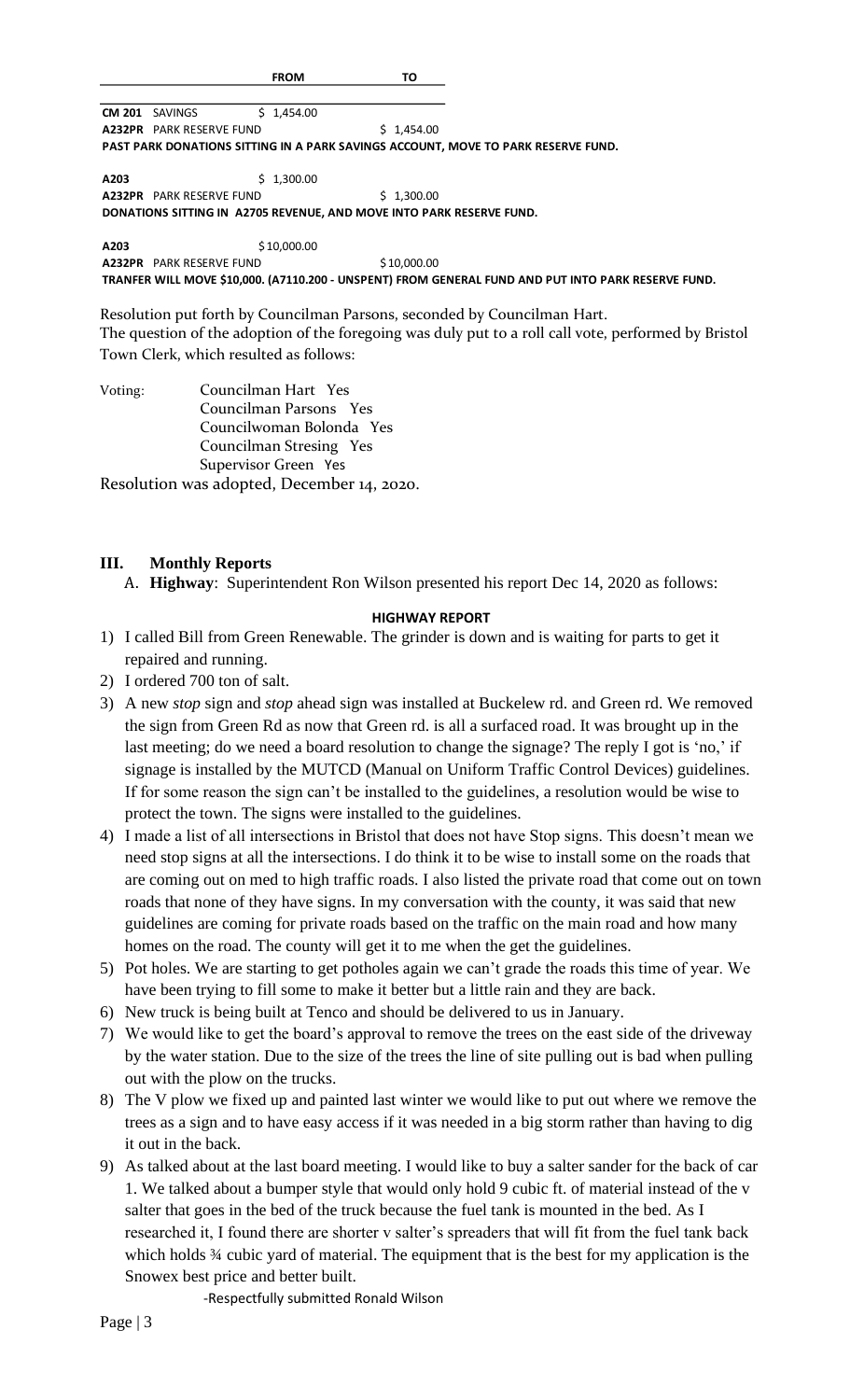Motion to accept Supt. Wilson's report by Councilman Parson's, seconded by Councilman Hart and carried.

Board discussion concerning *Stop sign* placement at Jones/Gregg Rd intersection. The following Resolution put forth by Councilman Parsons, seconded by Council Hart:

## **Resolution**

NEW STOP SIGNS/TRAFFIC CONTROL DEVICES

December 14, 2020

**WHEREAS**, The Town Board of the Town of Bristol approves the addition of the following STOP signs/Traffic Control Devices as of December 14, 2020, and,

| <b>TOWN ROADS</b> | At intersection of     |
|-------------------|------------------------|
|                   |                        |
| Gregg Rd          | Elm Tree Rd            |
|                   |                        |
| Evert Rd          | Elm Tree Rd            |
| Esty Rd           | Baptist Hill Rd        |
|                   |                        |
| Silvernail Rd     | <b>Baptist Hill Rd</b> |
|                   |                        |
|                   |                        |
| Furman Rd         | Vincent Hill Rd        |
|                   |                        |
| Jones Rd          | Gregg Rd               |
| Logan Rd          | South Hill Rd          |
|                   |                        |
|                   |                        |

and, at Buckelew/Green Road Intersection: addition of STOP sign. The question of the adoption of the foregoing was duly put to a roll call vote, performed by Bristol Town Clerk, which resulted as follows:

Voting: Councilman Hart Yes Councilman Parsons Yes Councilwoman Bolonda Yes Councilman Stresing Yes Supervisor Green Yes Resolution was adopted, December 14, 2020.

## **Tailgate Salt Spreader Purchase**

Board discussion followed concerning Snowex tailgate salt spreader for car1, and bid of \$4,703.40 from Perinton RV, lowest bid received. Motion by Councilman Hart to accept the bid and purchase equipment, from Perinton RV, the SNOWEX .7 CUBIC YD HELIXX Tailgate Salt Spreader, bid 440-B, seconded by Councilwoman Bolonda and carried.

## B. **Planning Board & Zoning Board of Appeals and Code Office**; Report from Mrs. Sandra Riker.

## **Planning, ZBA and Code Office Report 12-14-2020**

Planning Board Meeting and ZBA Meeting: The Boards met on December 7, 2020 for the third joint meeting regarding changes to the present Solar Law and possible addition of a Battery Storage Law. They are presenting you with a draft of their work to date looking for your input if this is good or do you want to see something. Chairwoman Ellmore (PB) and Chairman Snyder (ZBA) are here to answer questions or concerns.

The Land Use Study & Land Cover prepared by Dr. Bruce Gilman is on the agenda this evening for your permission to add this as an appendix to the recent Comprehensive Plan.

General Code has sent us the Draft of our Code to be provided electronically after their final completion.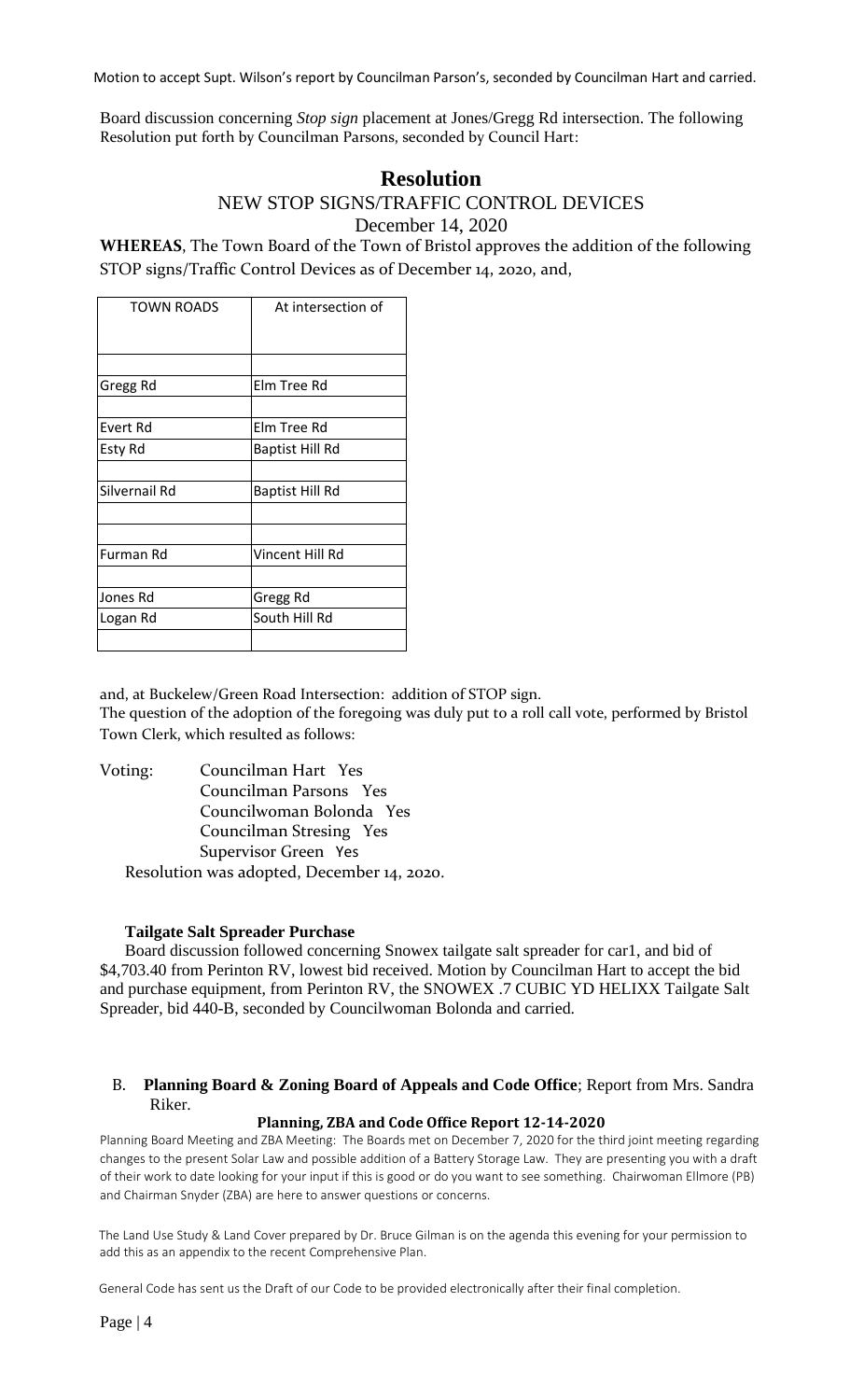We have until February 4<sup>th</sup> to complete our portion of the project. They will continue to accept Local Laws and other documentation to add to the Final version. Going forward they will update our Code on an annual basis, so laws and other updates need to be sent to them in a timely fashion. The laws will be shown as work in progress until the annual update.

The ZBA has reviewed the resume and cover letter for Mr. A. J. Magnan. Marty is here to speak to you about the resume provided to you prior to this meeting for your review as well.

Positions up for renewal- Upon your approval Marty Snyder as Chairman and Steve Smiley for the ZBA as well as Karen Ellmore as Chairwoman and Joann Rogers for the Planning Board are willing to continue in their positions.

Webpage- I have reached out to Ian Casperson (IC9 Design) about providing a fresh face to our Webpage. He has put together a proposal of what it would cost to do this work. Supervisor Green and I have both looked at his ideas and think they will work well for us. He is keeping the cost down by leaving the administrative (back pages) the same but creating a new updated face making it easier to access the information provided to the Town's People and others interested. The cost will be \$1600.00 broken apart so a down payment at the start of the project would be \$1000.oo and \$600.oo on its completion taking about 5 weeks to finish.

I have been attending the Ontario County office of the Aging webinars for the past couple of months and have learned that the County received a grant to help them become An Age Friendly Community and would like the towns and villages look at ways this can be accomplished at our level. One way is through Planning and Zoning by adopting user friendly regulations. Chris Jensen is helping us with this project. I would be delighted to see it be one of the first projects for the new Ordinance Committee.

Thank you to all of you who expressed an interest in joining the New Ordinance Committee that will begin after General Code 360 is completed. Our plan is to meet once a month to review the current code and suggest changes to make our Code friendly to our residents and future residents.

Code Office-New permits: 6 Closed: 3 Inspections 6 Violations: Ongoing: Baptist Hill, 4492 State Rte. 64, and 7830 Tilton Road Monthly permit Valuation Summary: for November \$45,900. And year to date \$976128.21. Respectfully submitted, *Sandra Riker* Planning, Zoning, and Code Office Assistant

## **RESOLUTION DECEMBER 14, 2020**

## **A Resolution to amend the Comprehensive Plan of 2019 to add an appendix to include the Local Land Cover and Use Study prepared by Dr. Bruce Gilman.**

**WHEREAS,** in 2019, via Resolution No. 01-14-2019, the Town Board of the Town of Bristol adopted the Comprehensive Plan of 2019 following a public hearing and SEQRA review on January 14, 2019 as a Resolution; and

**WHEREAS** Dr. Bruce Gilman presented the completed Town of Bristol Inventory of Land Use and Land Cover to the Town of Bristol Planning Board in September of 2020. The document is a culmination of 3 years work by Terry Saxby from Ontario County Planning, Sherry Norton of GIS services and Dr. Gilman, that includes digital mapping, field research, and ground truthing; and

**WHEREAS** the Town of Bristol Planning Board at its October 5, 2020 meeting asked to have the Town Board approve the adoption of the Land Use Study and have it added to the Comprehensive Plan of 2019 as an appendix, and

**WHEREAS** the Land Use Study was reviewed by the Ontario County Planning Board on November 12th 2020 as referral 198-2020 as a class2 and returned to the Town Board with a recommendation of approval with a motion made by Steve Groet and a second by Glen Wilkes, the 11 members present all voted in favor so the motion was carried, and

**WHEREAS** a public hearing was held on December 14, 2020 by the Town Board of Bristol prior to the adoption of this Resolution, and

**NOW THEREFORE, BE IT RESOLVED**, by the Town of Bristol, Ontario County, New York that the Land Use and Land Cover Study prepared by Dr. Gilman add the document as an appendix to the Comprehensive Plan of 2019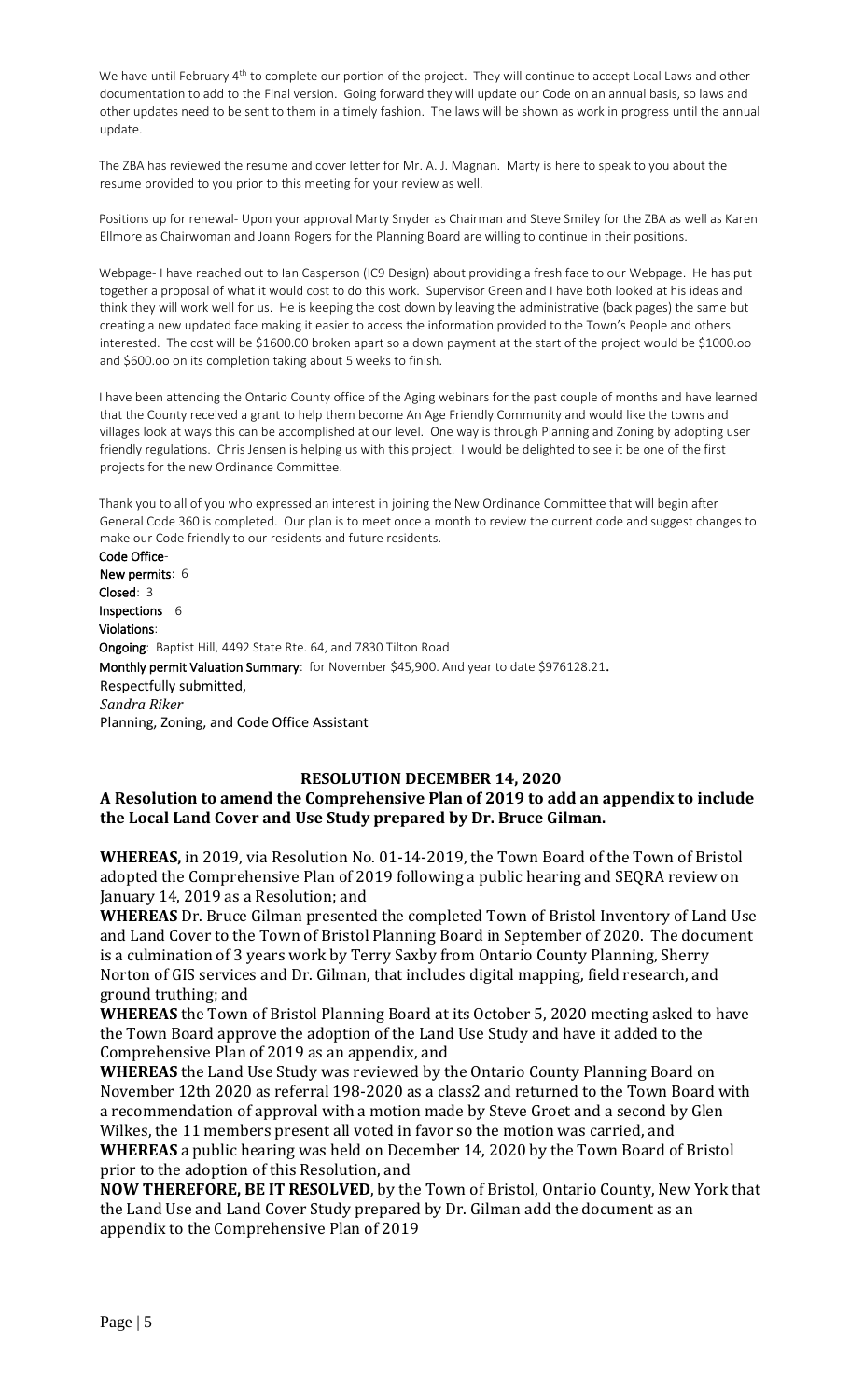The above Resolution was offered by Councilman Hart and a second by Councilman Parsons at a regular scheduled Town Board meeting held on date. Following discussion thereon, the following roll call vote was taken and recorded:

The question of adoption of the foregoing Resolution was put to a roll call vote by the Town Clerk as follows:

| Supervisor Robert A. Green, Jr. | Yes |
|---------------------------------|-----|
| Councilman Chris Hart           | Yes |
| <b>Councilman Fred Stresing</b> | Yes |
| <b>Councilman David Parsons</b> | Yes |
| Councilwoman Lauren Bolonda     | Yes |
|                                 |     |

The Resolution was thereupon deemed duly adopted on December 14, 2020.

### **Revision to Solar Law:**

Chairman Snyder and Chairwoman Ellmore discussed the ZBA & PB boards were ready to propose changes to Local Law 2 of 2019 Solar Energy Code at the January 2021 regular Town Board meeting. The changes would add specificity to the Town's requirements for solar installations.

## **ZBA Board Appointment:**

Chairman Snyder stated; Mr. A.J. Magnum has agreed to serving on the ZBA Board, and completing the 4 hours of training required annually. After review of Mr. Magnum's application and resume, Chairman Snyder recommended approving Mr. Magnum's appointment to the Zoning Board of Appeals. Motion by Councilman Parsons to appoint Mr. A.J. Magnum to the Bristol Zoning Board of Appeals, seconded by Councilman Hart and carried, no opposed.

#### **ZBA & Planning Board Chairmanship Appointments:**

Councilman Hart offered a motion to reappoint Ms. Karen Ellmore as Chairwoman to the Planning Board and reappoint Mr. Marty Snyder as Chairman to the Zoning Board of Appeals, seconded by Councilman Stresing and carried, no opposed.

#### **C. Parks/Special Committee**. **Park Commissioner's Report December 14, 2020**

**Update on the park grant.** Grant is still in effect until 12/21/2021. The creation of the park reserve fund will allow us to continue the grant work. The first project will be to complete the repairs to the walking track.

## **Barend Pavilion Windows**

Do we want to upgrade the windows, replace half of them one year and the remainder the next year? At present they meet code and have not been a problem until this year when one was broken. *Quote from The Glass Doctor to replace all the window glass (13) with tempered (\$5,720) or laminated (\$7,410) safety glass. Quote from Malotte Custom Carpentry to replace all the windows with tempered glass \$5987.60.*

## **Share Market**

The Bristol Share market has made \$800.00 in 2020. I propose to close the Share Market on January 1, 2021 and reopen as soon as April 1, 2021(weather permitting).

## **2020 Park Summary**

The pandemic increased use of the walking track and trails. Many locals and non-locals were able to enjoy the outdoors because of the Bristol Parks. There were only a few soccer games played and some soccer practices by local schools.

The pavilion was used when allowed and there were no major complaints about social distancing. Gene Melenbacher volunteered his painting skills by painting the Houseman Pavilion, park benches and repaired some of the benches.

Two boy scouts completed projects to earn their eagle rank. Ted Cooney built two sets of horseshoe pits and two benches to enjoy the games. Jake Colf built a soccer kick board to help hone the skills of would-be world cup players.

Fred and Kim Stresing added woodchips and upgraded the park trials in Patriot Park. Sadly, Bristol Fun Day was canceled. If Bristol Fun Day 2021 is possible it will be the  $25<sup>th</sup>$  year. Frozen water pipes were repaired in the bathrooms.

## - **Thomas Stevens Park Commissioner**

D. **Town Clerk report**. Mrs. Maczynski presented her report. Total disbursements were \$2545.23 for the month of Nov 2020. Resolutions for Tax Collection: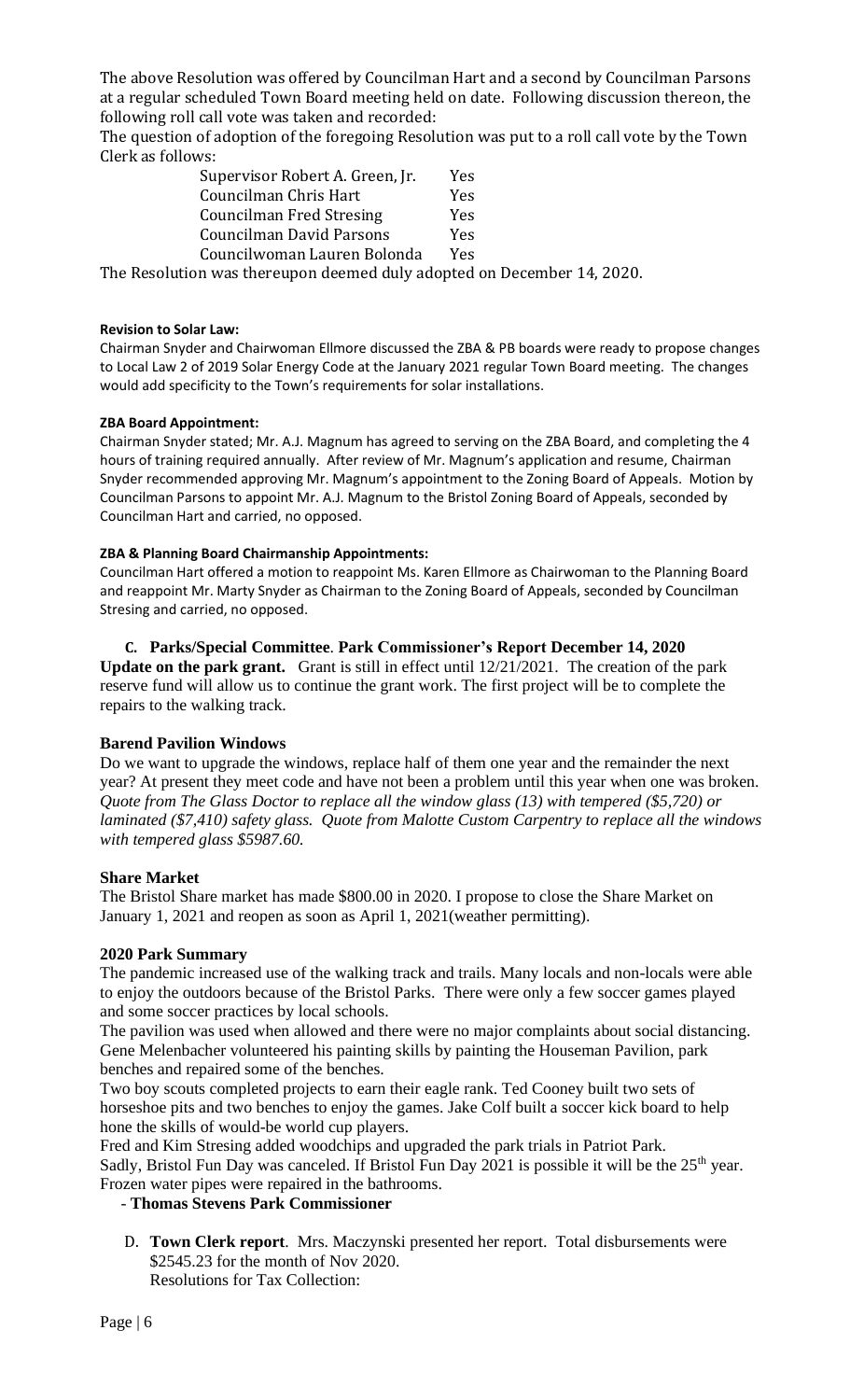The following resolutions were put forth by Supr. Green and seconded by Councilman Parsons; Authorization for Canandaigua National Bank & Trust and Online BAS/iTax/Forte to accept 2021 Town and County Tax payments:

#### **Resolution 12-14-2020**

#### **AUTHORIZATION FOR CANANDAIGUA NATIONAL BANK & TRUST TO ACT AS AGENT FOR THE TOWN OF BRISTOL TO ACCEPT 2021 TOWN AND COUNTY TAX BILLS**

**WHEREAS**, The Town Board of the Town of Bristol approves Canandaigua National Bank to act as an agent for the Town of Bristol and collect Town and County Taxes for the year 2021 during the month of January; and

WHEREAS, The Canandaigua National Bank will accept tax bills from January 2nd through January 31<sup>st</sup>, full payments only (no installment payments) and will deposit these payments to the Town of Bristol Tax Collector Account on the following business day and notify the collector with an itemized listing of taxes received; and

**WHEREAS**, There will be no charge to the town for this service; and

**WHEREAS**, The Canandaigua National Bank, will not be responsible for any check that is returned for any reason; now, therefore, be it

**RESOLVED**, That Canandaigua National Bank will be accepting tax bills for the Town of Bristol during the month of January with no expense to the Town; and, be it further

**RESOLVED**, That these monies will be deposited in the Town of Bristol Tax Collector's checking account #1103270230 with no expense to the Town and the bank will notify the town the following day with an itemized listing; and, be it further

**RESOLVED**, That the Clerk of this Board send a certified copy of this resolution to Canandaigua National Bank and retain a copy in the official Town records.

#### AND

#### **AUTHORIZATION FOR TOWN CLERK'S OFFICE TO ACCEPT CREDIT AND DEBIT CARDS FOR TAX PAYMENT AND TOWN CLERK FEE'S FOR 2021**

**WHEREAS**, The Town Board of the Town of Bristol approves Town Clerk office to accept credit card and debit card transactions through BAS iTAX Program both online and in office for Town and County Taxes, and Williamson Law Book Town Clerk Program for all Town Clerk fees; and taxpayer will be notified in their tax bill mailing with an insert listing payment methods and;

**RESOLVED**, that these Town Clerk Fee's will be deposited in the Town of Bristol Clerk checking account #0104068514 with no expense to the Town and the Town Clerk will be notified the following day with an itemized listing; and, be it further

**RESOLVED**, That Town & County TAXES will be deposited in the Town of Bristol Tax Collector's checking account #1103270230 with no expense to the Town and the Tax Collector (Town Clerk) will be notified the following day with an itemized listing; and, be it further

The question of the adoption of the foregoing was duly put to a roll call vote, performed by Karen Maczynski, Bristol Town Clerk, which resulted as follows:

**Motion:** By Supervisor Green **Second:** By Council Parsons **Voting:** Supervisor Green - yes Councilman Hart - yes Councilwoman Bolonda - yes Councilman Parsons - yes Councilman Stresing - yes The above resolution was thereupon duly adopted December 14, 2020.

## **Record Retention Schedule LGS-1**

## **Resolution**

WHEREAS, on the 14<sup>th</sup> day of December, 2020, a resolution was requested by the records officer to replace the current retention schedule MU-1, with LGS-1, so as to be in accord with NYS record retention requirements and schedules for towns,

**RESOLVED,** By the Town Board of the Town of Bristol that *Retention and Disposition Schedule for New York Local Government Records (LGS-1)*, issued pursuant to Article 57-A of the Arts and Cultural Affairs Law, and containing legal minimum retention periods for local government records, is hereby adopted for use by all officers in legally disposing of valueless records listed therein.